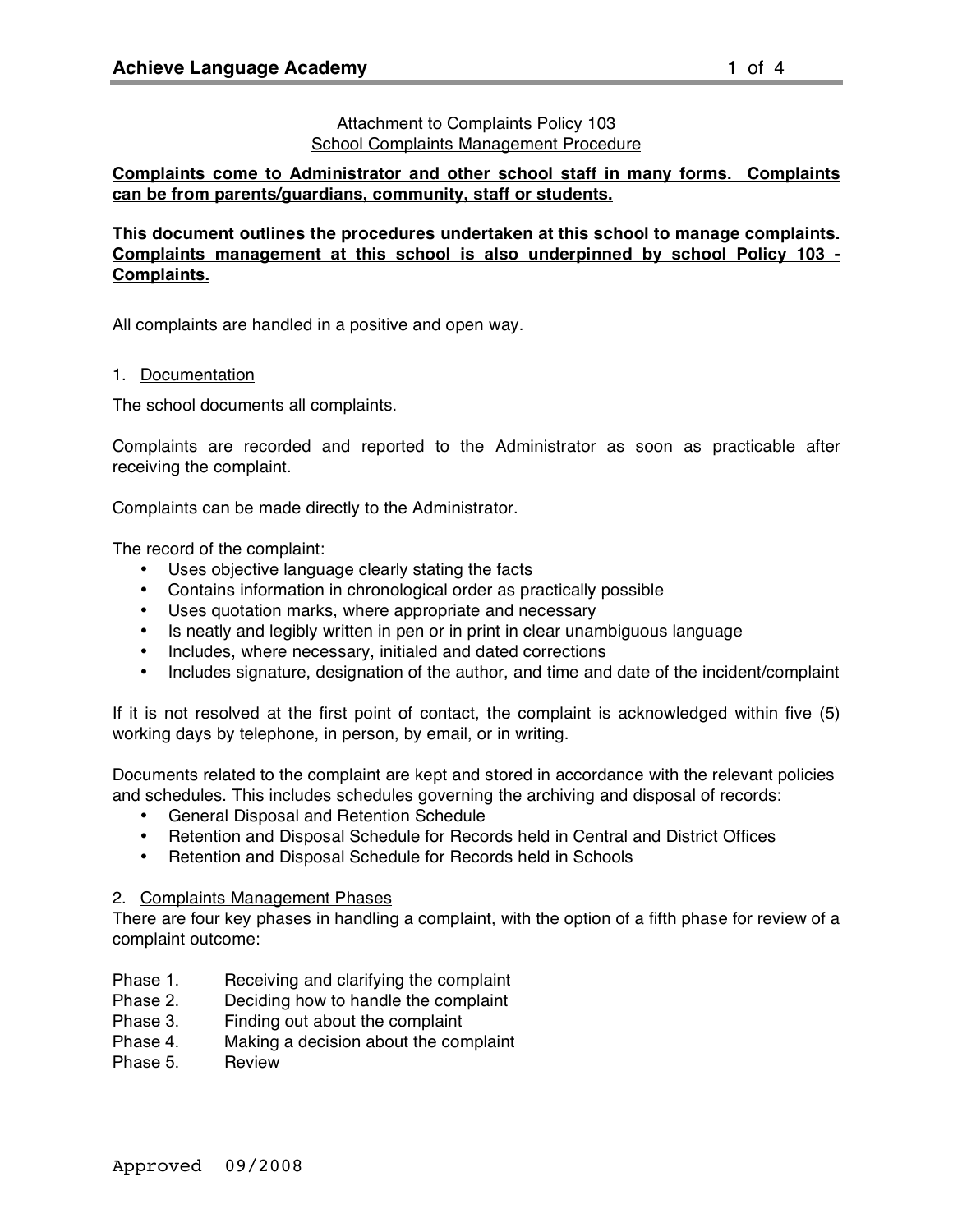## **Phase 1 – Receiving and Clarifying the Complaint**

Any member of staff can receive a complaint.

All complaints are received in the following manner:

- Being respectful and helpful
- Giving the person your undivided attention
- Not being defensive, apportioning blame
- Remaining positive
- Not perceiving anger as a personal attack

When a staff member receives a verbal complaint they:

- Listen carefully to the issues being raised
- Summarize the issues to clarify and check that they understand what the complainant is telling you
- Empathize and acknowledge the complainant's feelings
- Find out what the complainant wants to happen as a result of the complaint
- Tell the complainant that they may use the support of a third party in progressing the complaint, if they feel this is needed
- Resolve the complaint if possible, or assure the complainant that an appropriate staff member will address their complaint
- Tell the complainant of what will happen with their complaint
- Thank them for their complaint

Complaints are sometimes made with the assistance of an advocate, interpreter or by a third party (as agreed between the complainant and the Administrator). In this case staff will receive and clarify a complaint from more than one person.

Many complaints are resolved at the first point of contact with information and/or an explanation, together with an apology and recognition of the effect the situation has had on the person. Some complainants may also want an undertaking that action will be taken to prevent the problem recurring.

When the complaint is not resolved immediately the complaint is referred to the Administrator as soon as is practicable.

A member of staff who receives a verbal complaint that is not resolved informs the complainant of the further options of:

- Putting their complaint in writing; or
- Assisting the member of staff to record, in writing, the particulars of their complaint.

In general, if the complainant agrees to put the complaint in writing, the member of staff takes no further action unless or until a written complaint is received.

However, if the complaint relates to a report about harm (whether physical/emotional/ sexual) of a student under 18 years attending a educational institution, or the matter relates to possible criminal activity, the matter is immediately reported to the Administrator or the School Social Worker advising them of all the particulars known.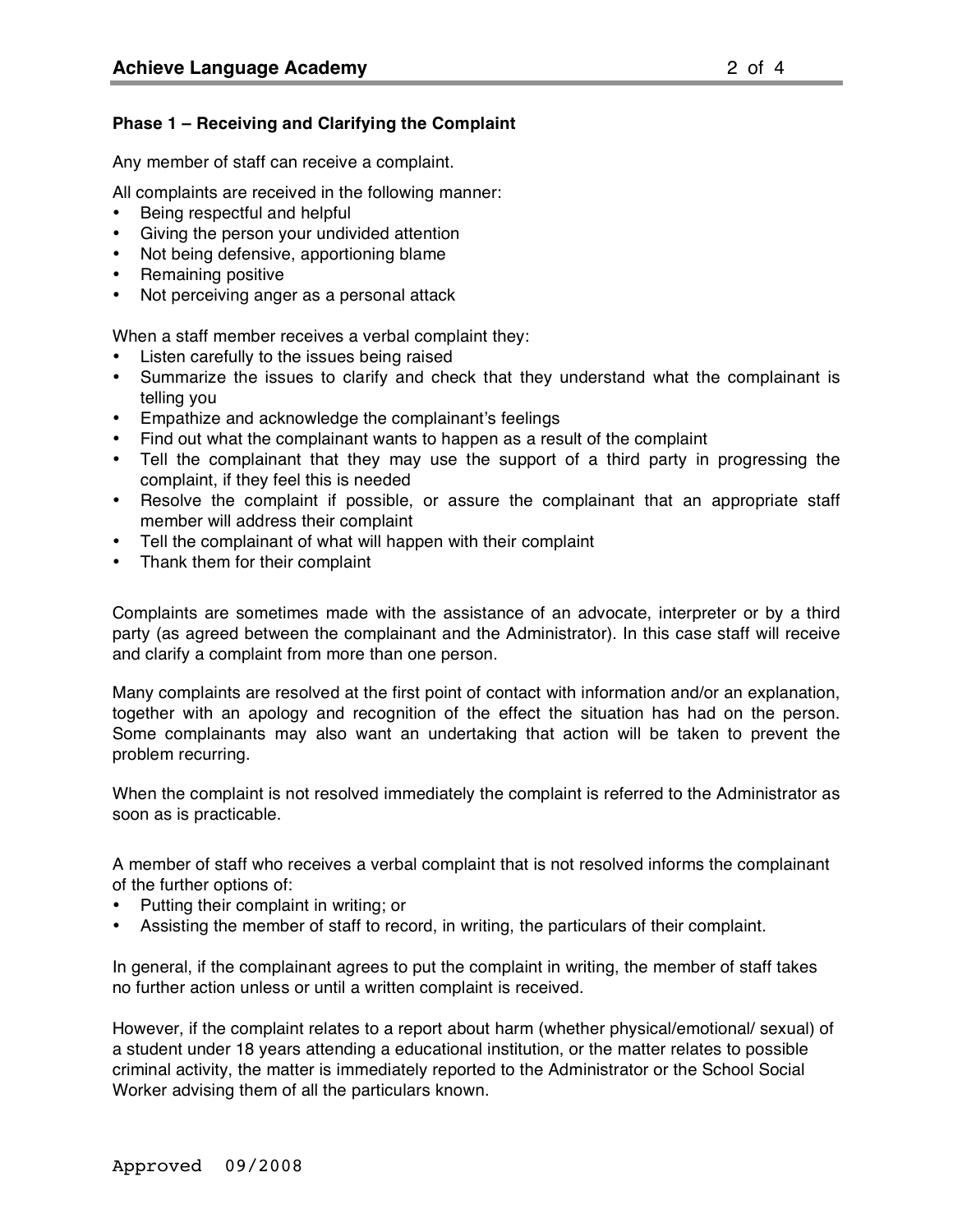Once the complainant indicates that they would like to register a formal complaint verbally, the member of staff makes a written outline of the issues concerned. The record is read to the complainant, with opportunity for appropriate amendments and the complainant is asked to sign, where possible, the written version of the complaint. The staff member also signs (indicating their personal designation, for example, "Year 7 Teacher, Achieve Language Academy") and dates the complaint.

No signature is required for verbal complaints taken over the phone, but the complainant is asked to provide verbal confirmation of the issues that have been recorded.

If a complainant refuses to sign or confirm a written recording of a verbal complaint, the staff member notes the refusal on the written complaint. The complainant is told that this refusal will be noted and that the process will be reliant on the staff member's interpretation and notes only. The complainant may not, at a later date, make another complaint based on a lack of satisfaction with this record of complaint.

# **Receiving a Written Complaint**

When a written complaint is received it is date-stamped and forwarded to the Administrator.

# **Receiving an Anonymous Complaint**

Anonymous complaints will only be acted upon if enough information is provided to allow for follow up. When an anonymous complaint is received the complainant is told of the possible limitations associated with the making of an anonymous complaint.

# **Phase 2 – Deciding how to handle the complaint**

When a staff member receives a complaint they:

- Begin the process of making an assessment about a complaint from the moment the complaint is received
- Make an assessment in the first instance about whether the issue can be dealt with as a concern or a complaint
- If they are not the Administrator, refer the complainant or the complaint to the Administrator for addressing.

The Administrator decides whether to:

- Take no further action
- Attempt to resolve the complaint through resolution strategies such as mediation
- Refer the complaint to the relevant internal or external agency if required
- Initiate an investigation of the complaint, within the school, if further information is required.

# **Coordination of complaints**

The Administrator has final responsibility for the management of all complaints that relate to school management issues under his/her jurisdiction. The complaint can be referred to another staff member in the school for action (for example, the Assistant Principal, or other nominated staff member).